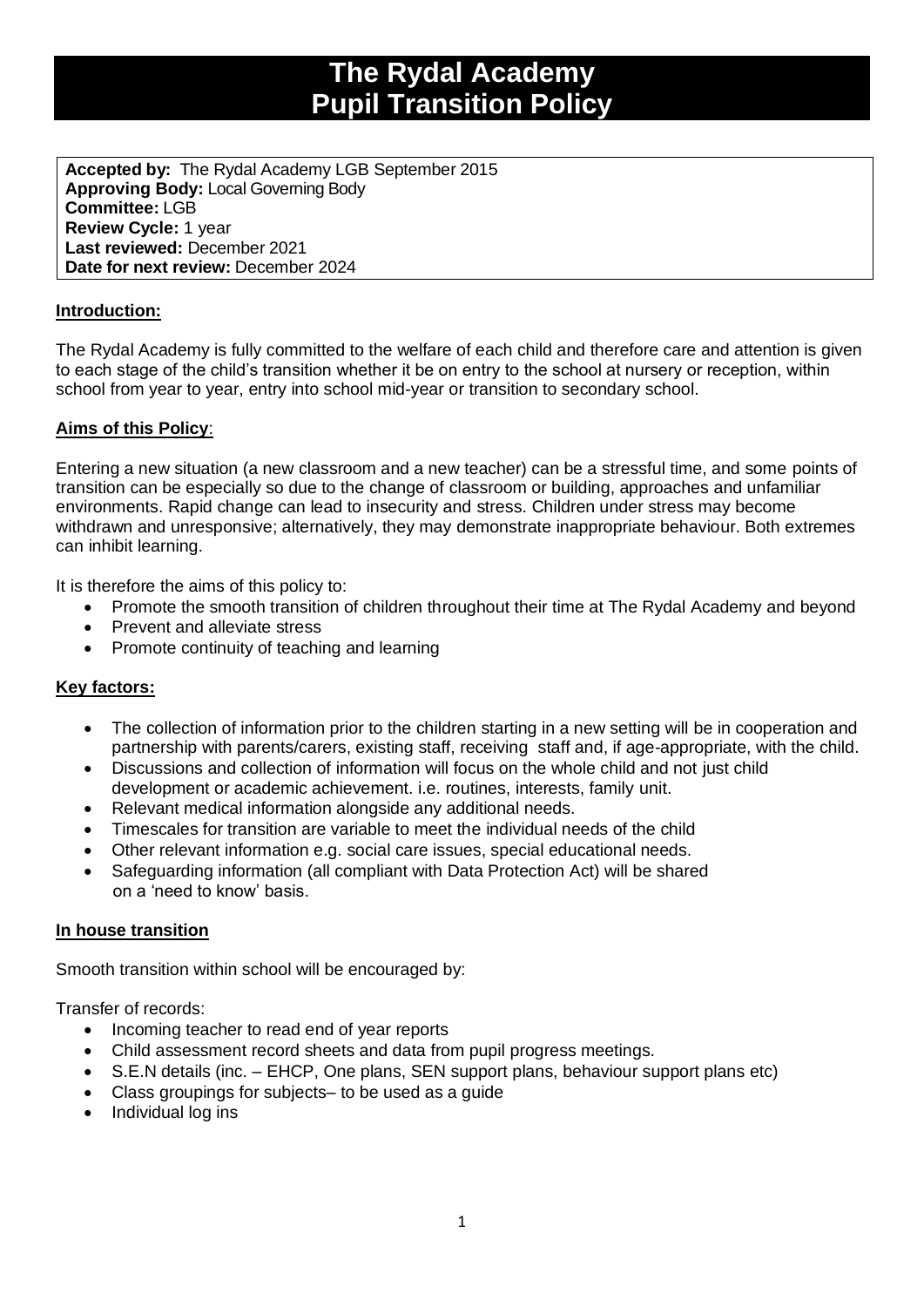To ease the transition process the following are in place:

- All children have dinner in the KS2 hall and each sitting follows the same routine to ensure consistency for the children.
- Each class usually visits their new teacher's class as part of move up afternoon.
- Any staff new to the school in the September are invited to school for that day if possible.
- During move up afternoon new teachers will share expectations and carryout 'getting to know you' activities with the children.
- The designated safeguarding lead, pastoral lead and SENco will be involved in the transition between classes and schools as part of the handover process.
- Teachers will meet in summer term to discuss individual children in new classes.
- One afternoon visit to new class and new teacher in July, 'moving up afternoon.'

## **Early years induction**

- Parents may apply for a nursery place from the beginning of the school year (1st September to 31st August) in which their child has his/her second birthday.
- A child is 'eligible for a free part-time Nursery education place from their third birthday' subject to the availability of places.

## **Pre Nursery**

• Pre-nursery children are invited for stay & play sessions.

## **Nursery**

- On receiving application forms the admin assistant confirms receipt with parent/carer.
- The term before their second/ third birthday children and their parents/carers are invited to attend transition sessions. Prior to admission, parents/carers are given an admissions pack which contains: a brochure, data forms, uniform information/order forms and also dates for starting and pre-visits.
- During the final transition session the Nursery practitioner will introduce children and parents/carers to all staff, show them the Nursery environment and allow children to play alongside their peers.
- All new starters are invited to two induction visits. At the first visit parents/carers are encouraged to stay with their child for a 1 hour session so that they become familiar with the environment and peers. During the second induction visit parents are encouraged to leave their child for a length of time to be decided between practitioners and parent/carer, depending on how the children settled during the first visit. At the end of the pre-visit the Nursery practitioner will discuss with parents/carers how their child has settled.
- For those children moving from another nursery the decision to have one or two induction visits is made based on the child's age, maturity, needs and self-confidence.
- For those who fill in an application form and the children are already old enough to attend nursery (or miss the transition sessions) the parents/carers are contacted by the admin team as soon as possible to arrange an induction/ show around with the Headteacher. After this, the transition follows the same pattern as the two induction sessions using discussions with the parent/carers to inform timings and preferences.

## **Reception**

- All children (from our Nursery and other settings) are invited to visit their Reception classroom for half a day. This enables children to meet their new teacher, TA and peers and become familiar with their new setting. Parents are also invited for part of this session so they can see the classroom environment the child will be in when they join.
- An induction meeting is held with all parents to discuss starting school. Information about school, Reception, expectations and class information is shared. There are plenty of opportunities for parents to ask questions. Parents are given a welcome pack which contains a school brochure,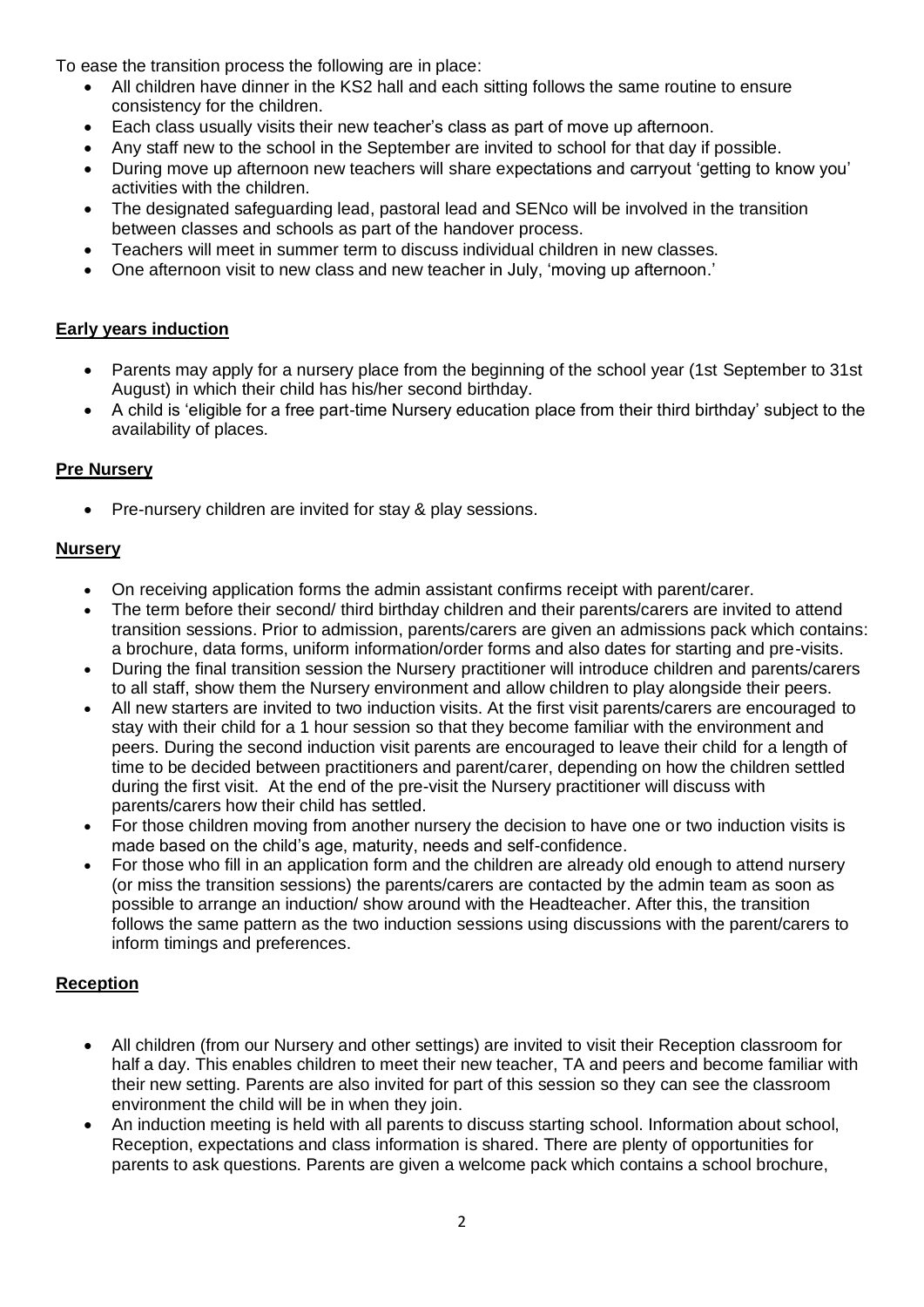admissions pack, starting school booklet, start date and times, uniform order form, induction visit information.

• Children attend full time from the first day in September.

# **Children joining the school**

Parents and children invited to a meeting with the Headteacher and given a tour of the school where questions can be asked and answered. Parents given a welcome pack. Once the child starts school:

The school office will:

- Phone the feeder school to enquire if the child has any particular needs regarding SEN, medical, vulnerability etc and pass this on to the class teacher and any other relevant staff (Mr Armitage, Mrs Truby,Mrs Thurland, ) via email on the same day.
- Give the class teacher a copy of the information from the school transfer form which will include information on current school levels **before** the child starts in their class.
- Phone the feeder school to send on school books or Early Years records and deliver to the class teacher on the day of receipt.
- Ensure the parent /carer has completed a data collection sheet and update SIMS as soon as possible.
- Print out a set of book labels and a cloakroom label for the child and give them to the class teacher **before** the child starts school so books can be prepared and the child has a labelled peg to hang their coat on.
- Inform the ICT support and the Accelerated reader coordinator so the child can receive log-ins.
- Send email notification to Mrs Cartwright so she can ensure the child is put into a house team.

The receiving teacher will:

- Ensure the child has a buddy within the class for the first week to help them find their way around and ensure they are not lonely on the playground.
- Ensure the child is aware of fire /lock down procedures and location of the toilets.
- Ensure the child is made aware of the school system for rewards and consequences.
- Ensure the child is given a level appropriate reading book, reading record book, spelling list, homework book and homework sheet. (within the first week)
- Send out copy of the teacher's termly parent's letter.
- By the end of the first week carry out star reading test, maths assessment, extended writing.

# **Primary (Key Stage 2) to Secondary (Key Stage 3)**:

Pupils are offered the following to begin the process of secondary transition:

- Secondary schools are invited to carry our assemblies or taster sessions with year 5 and 6.
- Parents/carers and children encouraged to attend Open Days and Evenings; children's absences are authorised.
- Children encouraged to attend sporting and any extra sessions at secondary schools.
- Visit to new secondary school. (time dependent on secondary school requirements.)
- Pastoral lead/SENCO to attend any transition meetings with local primary and secondary schools.
- Placed as an agenda item at Vulnerable pupil panel meetings.
- Year 6 teachers completes a profile of assessment and transition needs for each child for the Local Authority to distribute to secondary schools.
- Identified children (SEN, LAC, Children on vulnerable list) receive additional support before and after transition.
- Transfer of pupil records to secondary school.

# **Equal Opportunities**

We recognise that for some children e.g. special educational needs, looked after children, English as an additional language, vulnerable children, transition may be a